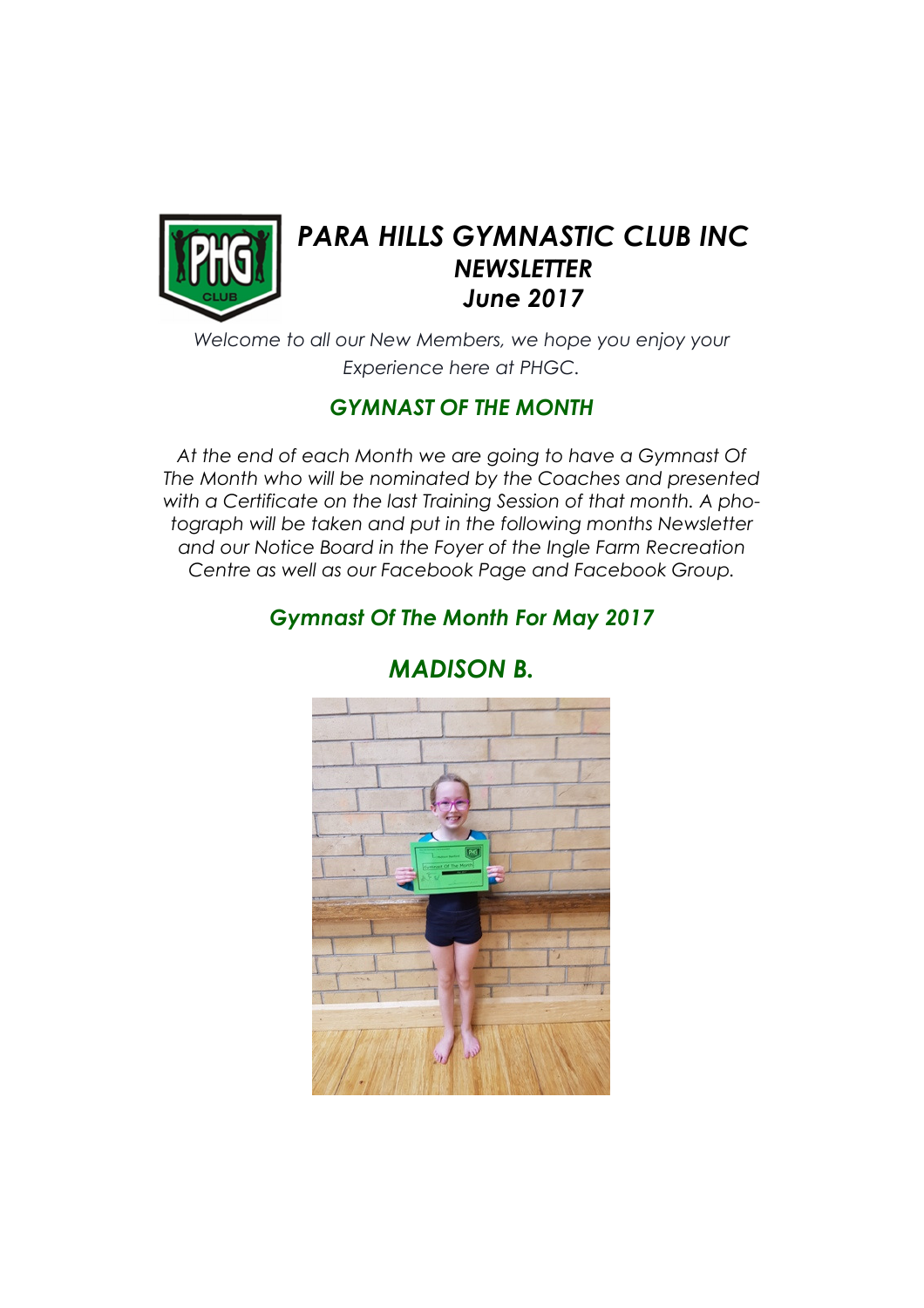#### GYMNAST RECOGNITIONS FOR GRADUATING UP TO THE NEXT GROUP

At the end of each Month we are going to recognise our Gymnasts who have graduated up to the next Group.

#### Congratulations To The Following Gymnasts For May 2017

| <b>JUNIOR</b><br><b>GYM TO</b><br><b>WHITE</b> | <b>WHITE TO</b><br><b>YELLOW</b> | <b>YELLOW TO</b><br><b>ORANGE</b> | <b>ORANGE TO</b><br><b>GREEN</b> | <b>GREEN TO</b><br><b>ADVANCED</b> |
|------------------------------------------------|----------------------------------|-----------------------------------|----------------------------------|------------------------------------|
|                                                | Isabella L.                      | Lozan A,                          |                                  | Tahlia H.                          |
|                                                | Toneeka L.                       | Alana E.                          | Taneeka L.                       |                                    |
|                                                | Bella H.                         | Shikira H.                        | Dayna K.                         |                                    |
|                                                | Sarai H.                         | Blake K.                          |                                  |                                    |
|                                                | Kiara W.                         | Isabella L                        |                                  |                                    |
|                                                | Chitra D.                        | Taneeka L.                        |                                  |                                    |
|                                                | Arley M.                         |                                   |                                  |                                    |
|                                                | Chelsea O.                       |                                   |                                  |                                    |
|                                                | Sahla W.                         |                                   |                                  |                                    |
|                                                | Mina K.                          |                                   |                                  |                                    |
|                                                | Jemma G.                         |                                   |                                  |                                    |
|                                                | Ainsley M.                       |                                   |                                  |                                    |
|                                                | Tiffany B.                       |                                   |                                  |                                    |

# WINNERS OF THE MOTHERS DAY RAFFLES

Congratulations to our Winners of the Mothers Day Raffles.

# Arlene O. Nate S. Jayden L. Ruby B. Sue B.

#### CHEWING GUM DURING GYMNASTICS TRAINING

Over the last few sessions we have noticed athlete's chewing gum while training, this is an extreme choking hazard. We ask for your assistance in keeping your children safe by not allowing them to have gum before sessions. We will remove athletes from the floor if they are found to have gum. We apologise if this upsets your children but this is preferable to them choking.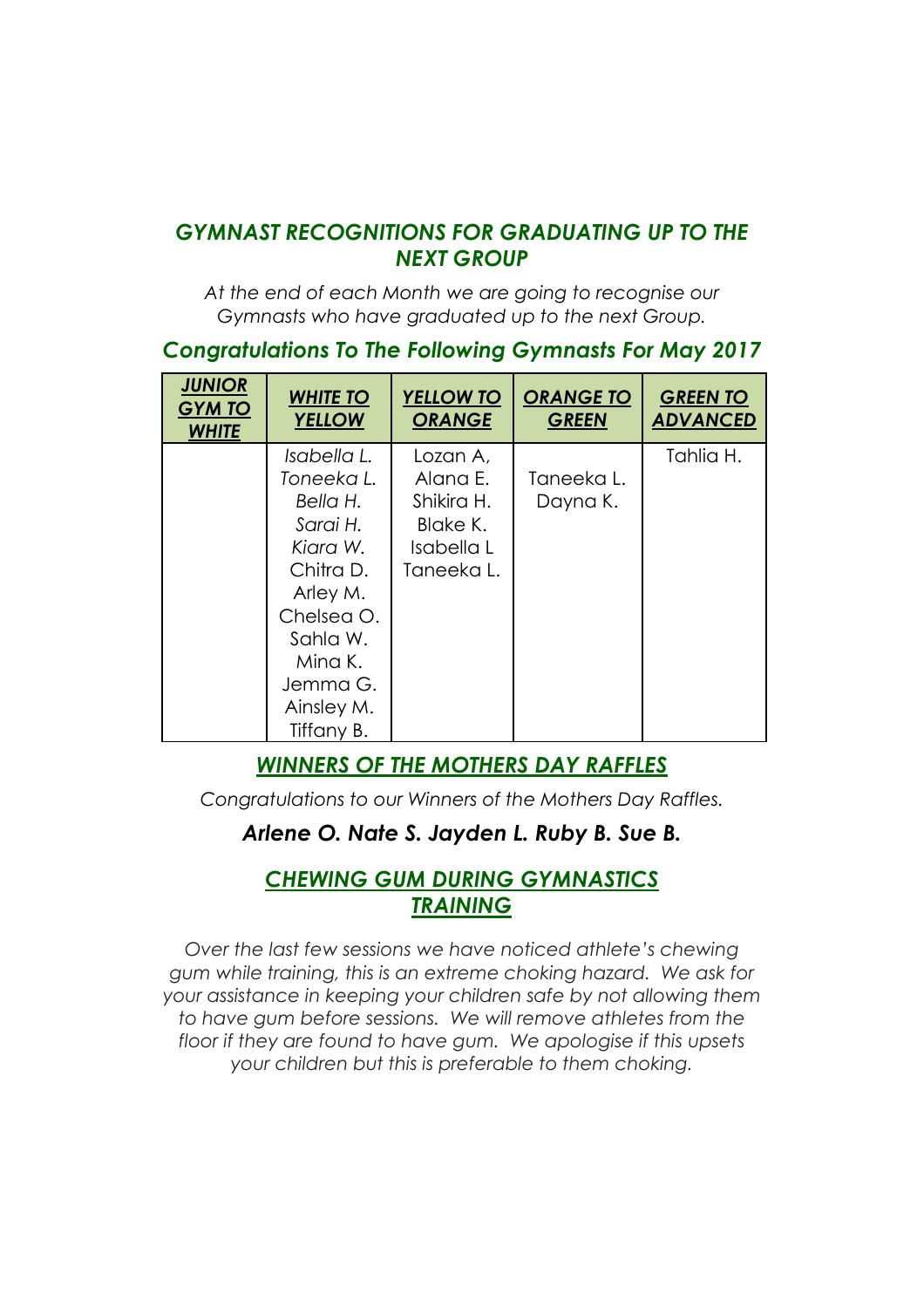# GYMNASTICS OUTSIDE OF GYM

We wish to remind families that gymnastics can be a dangerous sport. Children can injure themselves, especially when trying skills at home, school or a park. While we cannot govern what you allow your children to do outside of our sessions, we ask that you strongly discourage them from doing gymnastics when outside the gym for their own safety.

#### WHAT TO WEAR FOR TRAINING

Wear anything comfortable, but not baggy, please see below:

| Jewellery:                 | <b>NO</b> Jewellery is to be worn out on the floor,<br>stud earrings are ok, but sleepers must be<br>taped over if left in.                                                      |
|----------------------------|----------------------------------------------------------------------------------------------------------------------------------------------------------------------------------|
| <b>Tank Tops:</b>          | Tank tops are ok, but are not to be loose.<br>Shoe string tops are <b>NOT</b> accepted.                                                                                          |
| <b>Clothing:</b>           | Fashionable Torn Clothing of any sort are<br>NOT acceptable.                                                                                                                     |
| <b>Pants:</b>              | Pants must not go below the ankles and are<br>NOT to have pockets, belt loops, diamantes<br>or designer holes/gaps. Denim/Corduroy &<br>Jeggings are <b>NOT</b> suitable either. |
| <b>Pockets/Belt Loops:</b> | Items with pocket and/or belt loops are <b>NOT</b><br>to be worn as coaches fingers may get<br>caught up and injure them when assisting<br>your child.                           |
| Jumpers:                   | Hooded tops and jackets are <b>NOT</b> to be<br>worn out on the floor.                                                                                                           |
| <b>Shoes or Socks:</b>     | Are <b>NOT</b> to be worn out on the floor. Train-<br>ing must be done in bare feet.                                                                                             |
| Hair:                      | Long hair (below shoulder length) to be tied<br>back. NO Hard headbands are to be worn.                                                                                          |